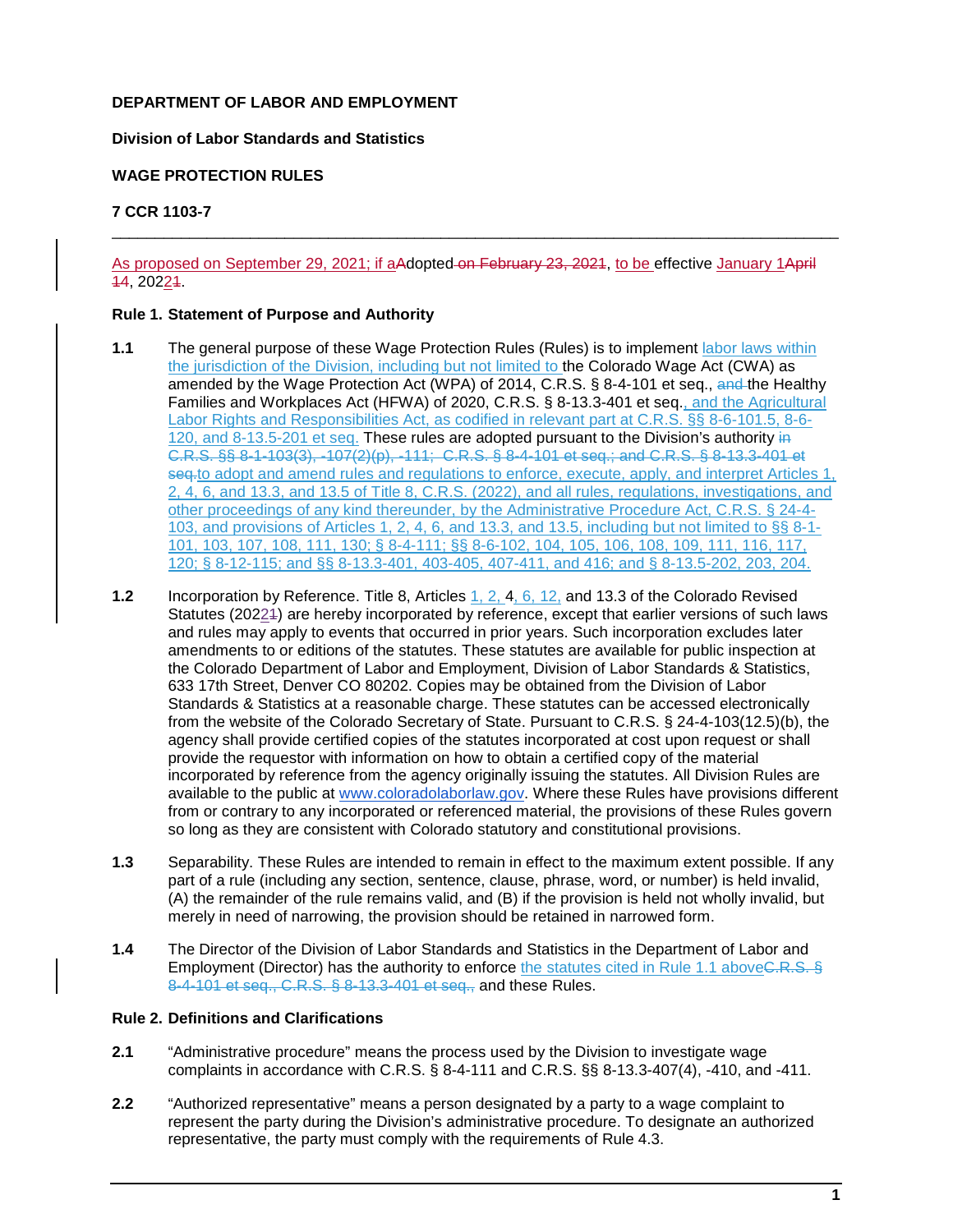- **2.3** "Average daily earnings," as used in C.R.S. § 8-4-109(3)(b), will be calculated as follows, unless the Division identifies a legitimate reason to use a different method of calculation:
	- **2.3.1** The most recent typical workweek or pay period will generally be used to calculate the average daily earnings. The total gross amount of wages and compensation will be divided by the number of days worked.
	- **2.3.2** If an employee is entitled to and has been paid less than the Colorado minimum wage, and has not earned more than the Colorado minimum wage, then the Colorado minimum wage will be used to calculate average daily earnings.
	- **2.3.3** All compensation paid to employees, including the hourly rate, shift differential, minimum wage tip credit, regularly occurring non-discretionary bonuses, commissions, and overtime may be included in the average daily earnings calculation.
- **2.4** "Certified copy," as used in C.R.S. § 8-4-113, means a copy of a final Division decision (issued by a compliance investigator or hearing officer) signed by the Director of the Division, or his or her designee, certifying that the document is a true and accurate copy of the final decision. A certified copy must be requested in writing. A Division decision (issued by a compliance investigator or hearing officer) will not be certified unless: either (1) all appeal deadlines have passed and no appeal has been filed or (2) if an appeal was timely filed, the decision was not superseded on appeal. A certified copy will not be issued in the event of termination pursuant to C.R.S. § 8-4- 111(3).
- **2.5** "Determination" means a decision issued by a compliance investigator upon the conclusion of a wage complaint investigation. "Determination" includes: Citation and Notice of Assessment, Determination of Compliance, and Notice of Dismissal, if that Notice of Dismissal is issued after the Division initiated the administrative procedure as described in Rule 4.4.
- **2.6** "Employee" has the following definitions:
	- **2.6.1** Under the CWA, C.R.S. § 8-4-101(5), an "employee" means any person, including a migratory laborer, performing labor or services for the benefit of an employer. For the purpose of these Rules, relevant factors in determining whether a person is an employee include the degree of control the employer may or does exercise over the person and the degree to which the person performs work that is the primary work of the employer; except that an individual primarily free from control and direction in the performance of the service, both under his or her contract for the performance of service and in fact, and who is customarily engaged in an independent trade, occupation, profession, or business related to the service performed is not an "employee.".
	- **2.6.2** Under the HFWA, C.R.S. § 8-13.3-402(4), "employee" has the same meaning as in C.R.S. § 8-4-101(5), but does not include an "employee" as defined in 45 U.S.C. § 351(d), who is subject to the federal "Railroad Unemployment Insurance Act," 45 U.S.C. § 351 et seq. An employee's "family member" means (1) an employee's immediate family member, as defined in C.R.S. § 2-4-401(3.7); (2) a child to whom the employee stands in loco parentis or a person who stood in loco parentis to the employee when the employee was a minor; or (3) a person for whom the employee is responsible for providing or arranging health- or safety-related care. C.R.S. § 8-13.3-402(6).
- **2.7** "Employer" has the following definitions:
	- **2.7.1** Under C.R.S. § 8-4-101(6), "employer" has the same meaning as in the federal Fair Labor Standards Act at 29 U.S.C. § 203(d), and includes a foreign labor contractor and a migratory field labor contractor or crew leader; except that the provisions of the COMPS Order do not apply to the state or its agencies or entities, counties, cities and counties, municipal corporations, quasi-municipal corporations, school districts, and irrigation, reservoir, or drainage conservation companies or districts organized and existing under the laws of Colorado. "Foreign labor contractor" and "field labor contractor" have the definitions in C.R.S. §§ 8-4-101(7), (8.5).
	- **2.7.2** Under the HFWA, C.R.S. § 8-13.3-402(5), "employer" has the same meaning as in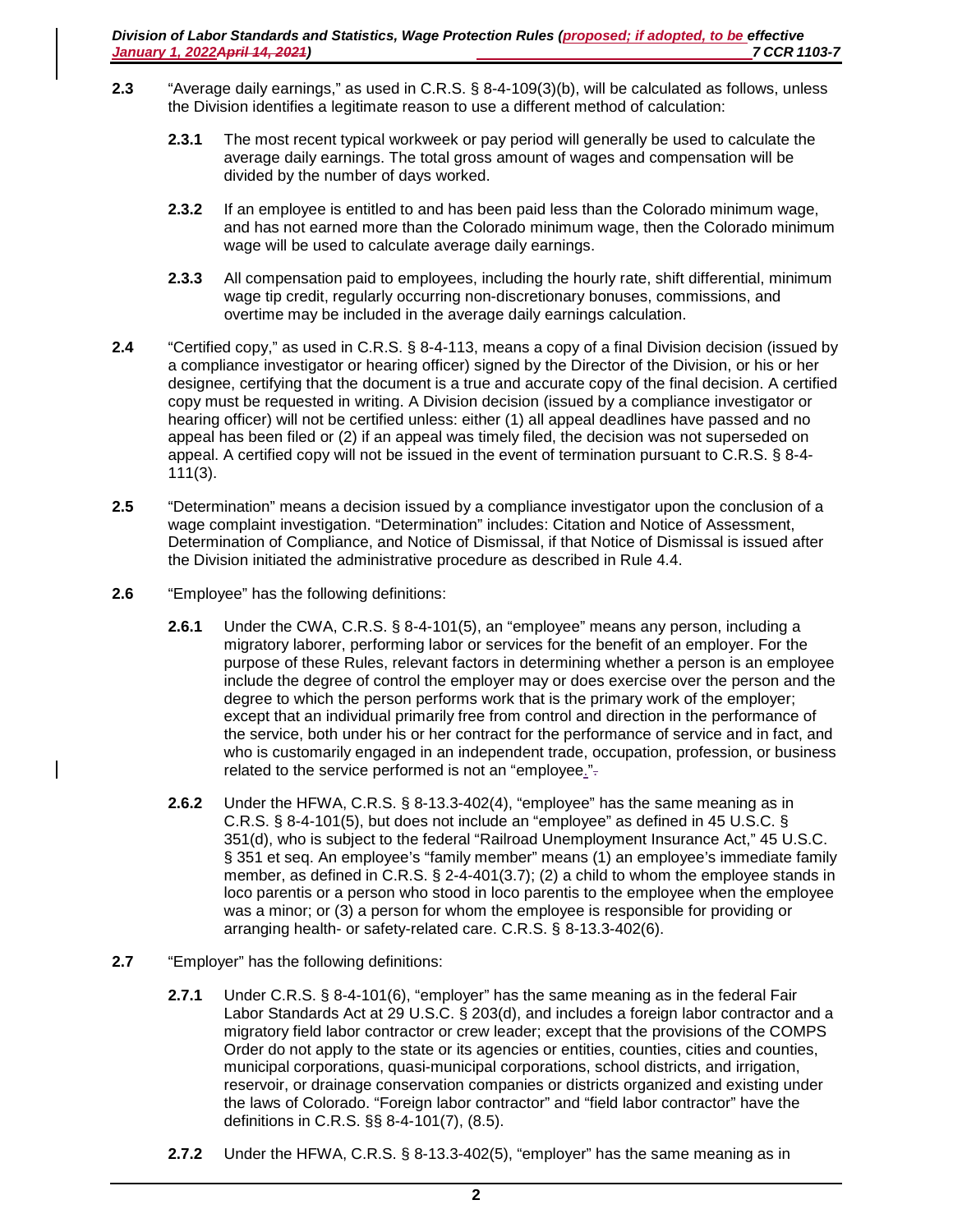C.R.S. § 8-4-101(6), except that an "employer" also includes the state and its agencies or entities, counties, cities and counties, municipalities, school districts, and any political subdivisions of the state, but does not include the federal government.

- **2.7.3** A "successor employer" is responsible for an acquired employer's HFWA obligations**,**  including but not limited to accrued, requested, or in-progress leave, and "means an employing unit, whether or not an employing unit at the time of acquisition, that … acquires all of an organization, a trade, or a business[,] or substantially all of the assets[,] of one or more employers subject to" HFWA. C.R.S. § 8-13.3-402(12). Acquiring "substantially all of the assets" of an employer is defined as in 26 U.S.C. § 368(a)(1)(C) and Rev. Proc. 77-37, § 3.01; acquiring "a trade or a business" is defined as in C.R.S. § 8-76-104(11)(c).
- **2.7.4** To determine whether an employer meets the 16-employee threshold for HFWA coverage in 2021 pursuant to C.R.S. § 8-13.3-403(1)(b), the rules for counting employees to determine whether an employer is covered under the federal Family and Medical Leave Act apply: the employer must employ the requisite number of employees "for each working day during each of 20 or more calendar workweeks in the current or preceding calendar year"; "[a]ny employee whose name appears on the employer's payroll will be considered employed each working day of the calendar week, and must be counted whether or not any compensation is received for the week"; "[e]mployees on paid or unpaid leave, including [sick or medical] leave, leaves of absence, disciplinary suspension, etc., are counted as long as the employer has a reasonable expectation that the employee will later return to active employment"'; "a corporation is a single employer rather than its separate establishments or divisions"; and employees are counted only if "within … the United States," including any state, the District of Columbia, or any territory or possession of the United States. 29 CFR §§ 825.104-105.
- **2.8** The "employer's correct address," including as used in C.R.S. § 8-4-101(15), can include, but is not limited to, the employer's email address, the employer's address on file with the Colorado Secretary of State, and the address of the employer's registered agent on file with the Colorado Secretary of State.
- **2.9** When considering whether there is "good cause" for an extension of time, including as used in C.R.S. § 8-4-113(1)(b), the Division will determine whether the reason is substantial and reasonable and must take into account all available information and circumstances pertaining to the specific complaint.
- **2.10** "Post," including as used in C.R.S. § 8-4-107, may include electronic posting in a place readily accessible to all employees.
- **2.11** "Public health emergency" is defined as in C.R.S. § 8-13.3-402(9):
	- (A) An act of bioterrorism, a pandemic influenza, or an epidemic caused by a novel and highly infectious agent, for which (1) an emergency is declared by a federal, state, or local public health agency, or (2) a disaster emergency is declared by the Governor; or
	- (B) A highly infectious illness or agent with epidemic or pandemic potential for which a disaster emergency is declared by the Governor.

A public health emergency is "declared" by any initial, amended, extended, restated, or prolonged declaration of an emergency that meets the above definition. Employees have up to 80 hours of supplemental paid sick leave usable as of January 1, 2021, because a public health emergency declared after the HFWA effective date remains in effect long enough to trigger paid leave in 2021 (under HFWA § 405 and Rule 3.5.1(C), distinct from the up to 80 hours of leave provided for 2020 by HFWA § 406 to conform to the federal paid leave law that expires on December 31, 2020). Employees receive their supplement of up to 80 hours of leave usable as of January 1, 2021, under HFWA § 405 only once during the entirety of a public health emergency even if such public health emergency is amended, extended, restated, or prolonged.

**2.12** "Records reflecting the information contained in an employee's itemized pay statement," as used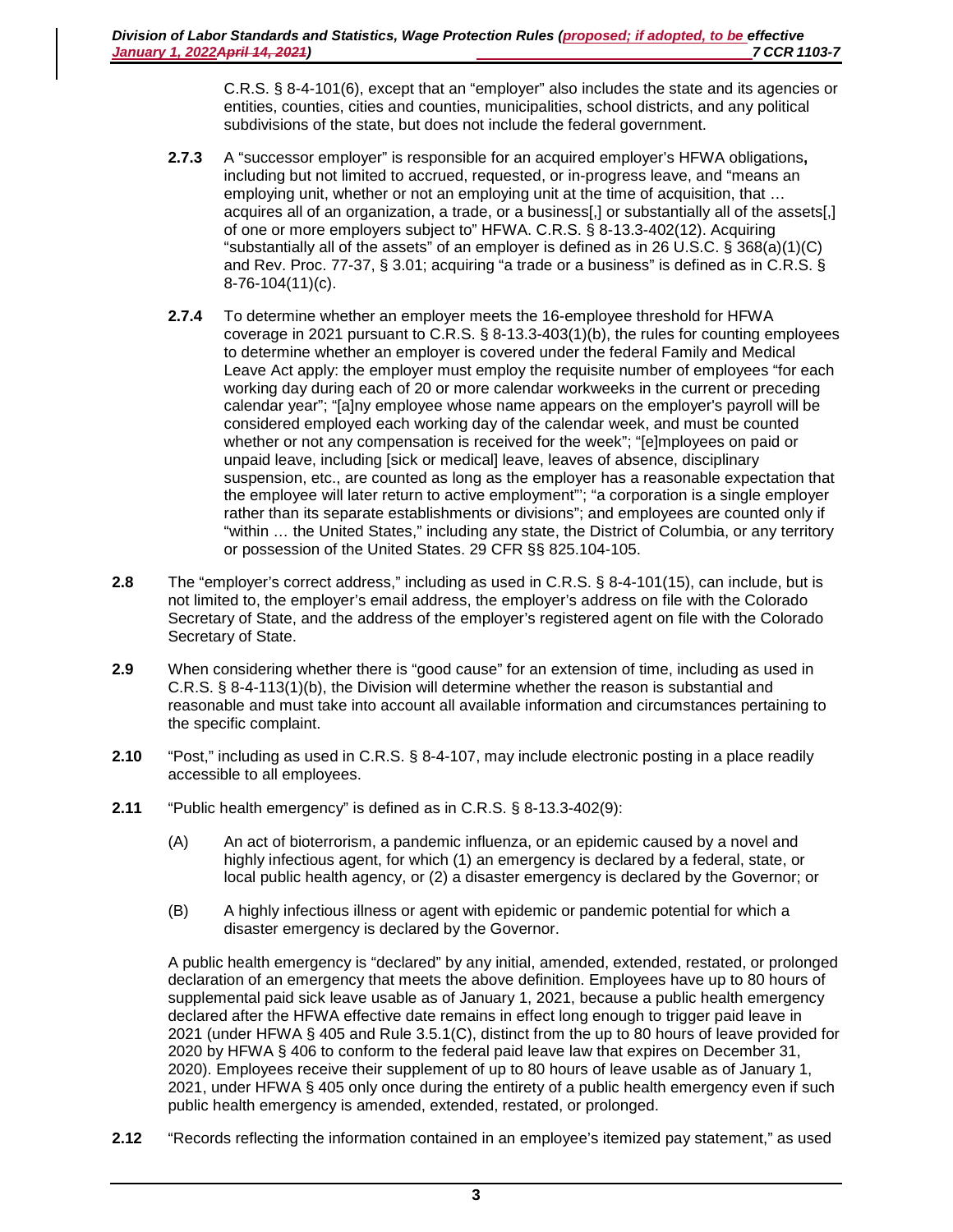in C.R.S. § 8-4-103(4.5), may be kept electronically. The records are not required to be copies of the pay statements but must reflect all information contained in the pay statements.

- **2.13** "Terminated employee," as used in C.R.S. § 8-4-105(1)(e), includes any employee separated from employment, whether the separation occurs by volition of the employer or the employee.
- **2.14** The Division may enforce the gratuity provisions described in C.R.S. § 8-4-103(6) through the administrative procedure described in C.R.S. § 8-4-111. The legal treatment of "tips," "gratuities," or other monies paid on a similar basis, in any source of law, is identical regardless of the terminology used.
- **2.15** "'Wages' or 'compensation'" has the same meaning as in C.R.S. § 8-4-101(14). "Paid sick leave" required by HFWA constitutes "wages" under C.R.S. § 8-4-101(14); is covered by the provisions of C.R.S. Title 8, Article 4, and these Rules; is defined as paid time off from work that is provided by an employer for one of the qualifying reasons described in C.R.S. §§ 8-13.3-404 to -406. C.R.S.  $\S$  8-13.3-402(8)(a),(b).
- **2.16** A "written demand," including as used in C.R.S. § 8-4-101(15), can be sent to the employer by electronic means, including but not limited to email and text message. Wages must be owed at the time of sending for the written demand to be considered valid.
- **2.17** Vacation Pay.
	- **2.17.1** "Vacation pay," as defined in C.R.S. § 8-4-101(14)(a)(III), includes in the definition of "'[w]ages' or compensation'": "Vacation pay earned in accordance with the terms of any agreement. If an employer provides paid vacation for an employee, the employer shall pay upon separation from employment all vacation pay earned and determinable in accordance with the terms of any agreement between the employer and the employee." "Vacation pay" is pay for leave, regardless of its label, that is usable at the employee's discretion (other than procedural requirements such as notice and approval of particular dates), rather than leave usable only upon occurrence of a qualifying event (for example, a medical need, caretaking requirement, bereavement, or holiday).
	- **2.17.2** The "earned and determinable in accordance with the terms" provision does not allow a forfeiture of any earned (accrued) vacation pay, but does allow agreements on matters such as: (1) whether there is any vacation pay at all; (2) the amount of vacation pay per year or other period; (3) whether vacation pay accrues all at once, proportionally each week, month, or other period; and (4) whether there is a cap of one year's worth (or more) of vacation pay. Thus, employers may have policies that cap employees at a year's worth of vacation pay, but that do not forfeit any of that year's worth.

For example, an agreement for ten paid vacation days per year:

- (a) *may* provide that employees can accrue more than ten days, by allowing carryover of vacation from year to year;
- (b) *may* cap employees at ten days; but
- (c) may not diminish an employee's number of days (other than due to use by the employee).
- **2.18** "Willful," in Articles within C.R.S., Title 8, that this Division enforces or administers, has the same meaning as under 29 U.S.C § 255(a) and 29 C.F.R. § 578.3(c).
- **2.19** C.R.S. § 8-4-103(1)(b) describes circumstances under which employers are "subject to the penalties specified in section 8-4-113(1)." Despite use of the word "penalty" in this section, this language does refer to the fine described in C.R.S. § 8-4-113(1) and is payable to the Division.
- **2.20** A complaint, or an appeal, or other submission to the Division is considered "filed" with the Division when it is received by the Division via mail, fax, email, online submission, or personal delivery. Any complaint, appeal, or other submission to the Divisioner termination received after 11:59pm Mountain Time is considered filed the next business day. Any such submission is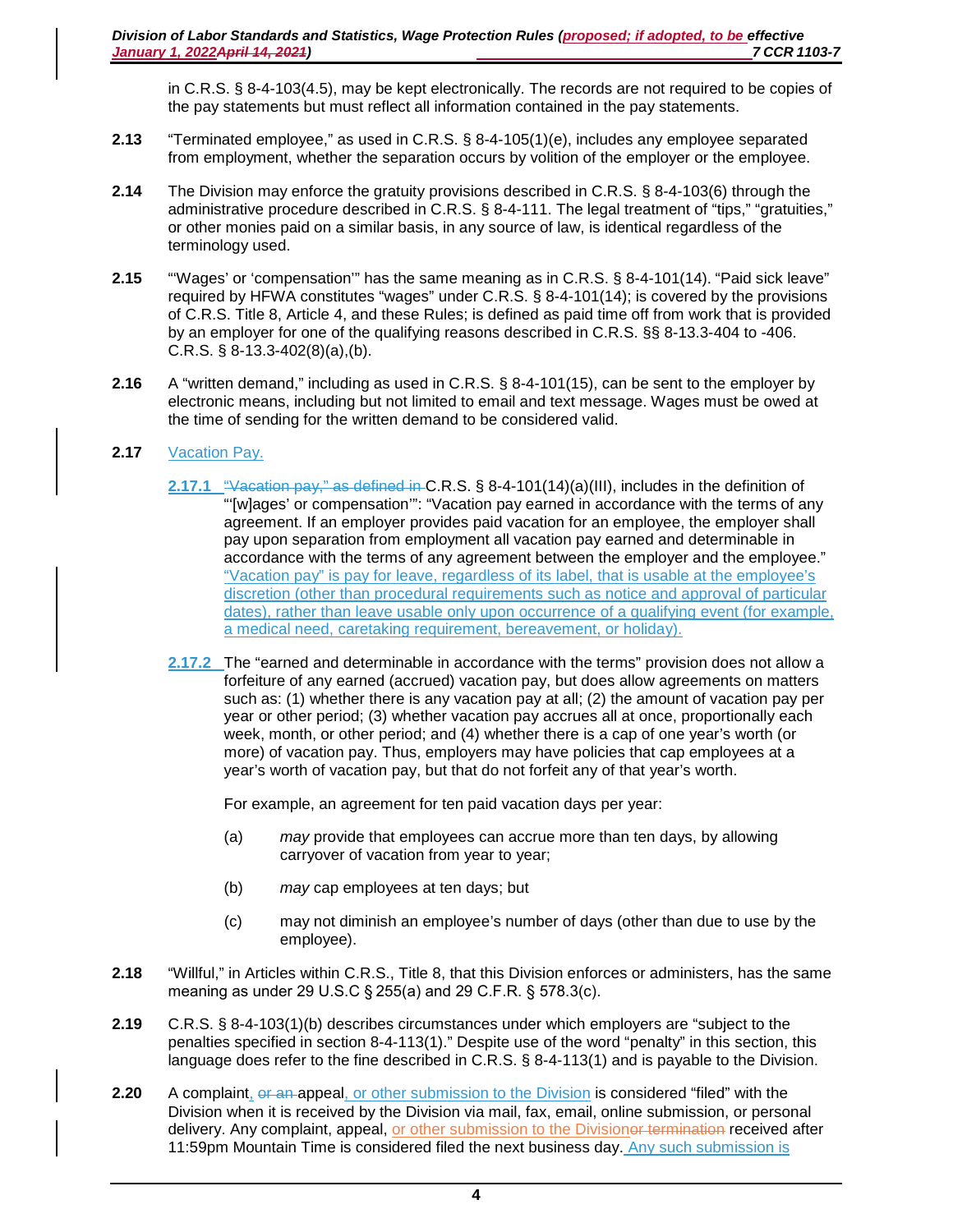considered "signed," or to have a "signature," if has either an ink signature, a scanned signature, an electronically drawn or generated signature, or a typed name entered by the party or their authorized representative in the signature area; by signing in any such fashion, the individual is deemed to have agreed and assented that the document is signed by them.

**2.21** These Rules are to be read in conjunction with other rules promulgated and enforced by the Division with additional requirements, including but not limited to the Colorado Overtime and Minimum Pay Standards Order ("COMPS Order"), 7 CCR 1103-1, and the Colorado Whistleblower, Anti-Retaliation, Non-Interference, and Notice-Giving Rules ("Colorado WARNING Rules"), 7 CCR 1103-11.

# **Rule 3. Filing a Wage Complaint**

- **3.1** An employee who wishes to file a wage complaint with the Division shall use the Divisionapproved form(s).
	- **3.1.1** A wage complaint may only be filed by the employee who did not receive his or her wages or compensation.
	- **3.1.2** A wage complaint shall include the employee's signature, employee's contact information, employer's contact information, and basis for the wage complaint. Failure to include this information on the wage complaint form may result in dismissal of the wage complaint.
	- **3.1.3** The failure of an employee to respond in a timely manner to informational or investigatory requests by the Division may result in dismissal of the wage complaint.
	- **3.1.4** If a wage complaint is dismissed before a Notice of Complaint is sent to the employer because the employee failed to respond to a Division request for information, the complaint may be reopened if the employee provides the requested information or documentation to the Division within 35 days of the Division's request for information. Employees may be required to file a new complaint if the employee's response is received more than 35 days after the Division's request for information.
	- **3.1.5** The Division shall not accept wage complaints for amounts exceeding \$7,500.
	- **3.1.6** An anonymous complaint is not a "wage complaint" within the meaning of C.R.S. § 8-4- 111 and C.R.S. §§ 8-13.3-402(8)(a)(I)-(II), - 407, -410, -411 and will not be investigated using the Division's administrative procedure. The Division may choose to address an anonymous complaint outside of the administrative procedure.
- **3.2** An employee may pursue a wage complaint through either the court system or the Division's administrative procedure.
	- **3.2.1** Employees are not required to use the Division's administrative procedure in order to pursue a wage complaint in court.
	- **3.2.2** The Division does not have jurisdiction over any wage complaint that has been adjudicated or is currently being adjudicated by a court of competent jurisdiction.
	- **3.2.3** As provided by C.R.S. § 8-4-113(2), a certified copy of any citation, notice of assessment, or order imposing wages due, fines, or penalties pursuant to this article may be filed with the clerk of any court having jurisdiction over the parties at any time after the entry of the order. Such a filing can be in a county or district court, and will thereby have the effect of a judgment from which execution may issue.
- **3.3** The employee may withdraw the wage complaint at any time prior to issuance of a determination by notifying the Division in writing.
- **3.4** The Division may exercise its discretion to have an investigation sequenced and/or divided into two or more stages on discrete questions of liability or relief (e.g., bifurcation), yielding two or more determinations and/or phases of the investigation.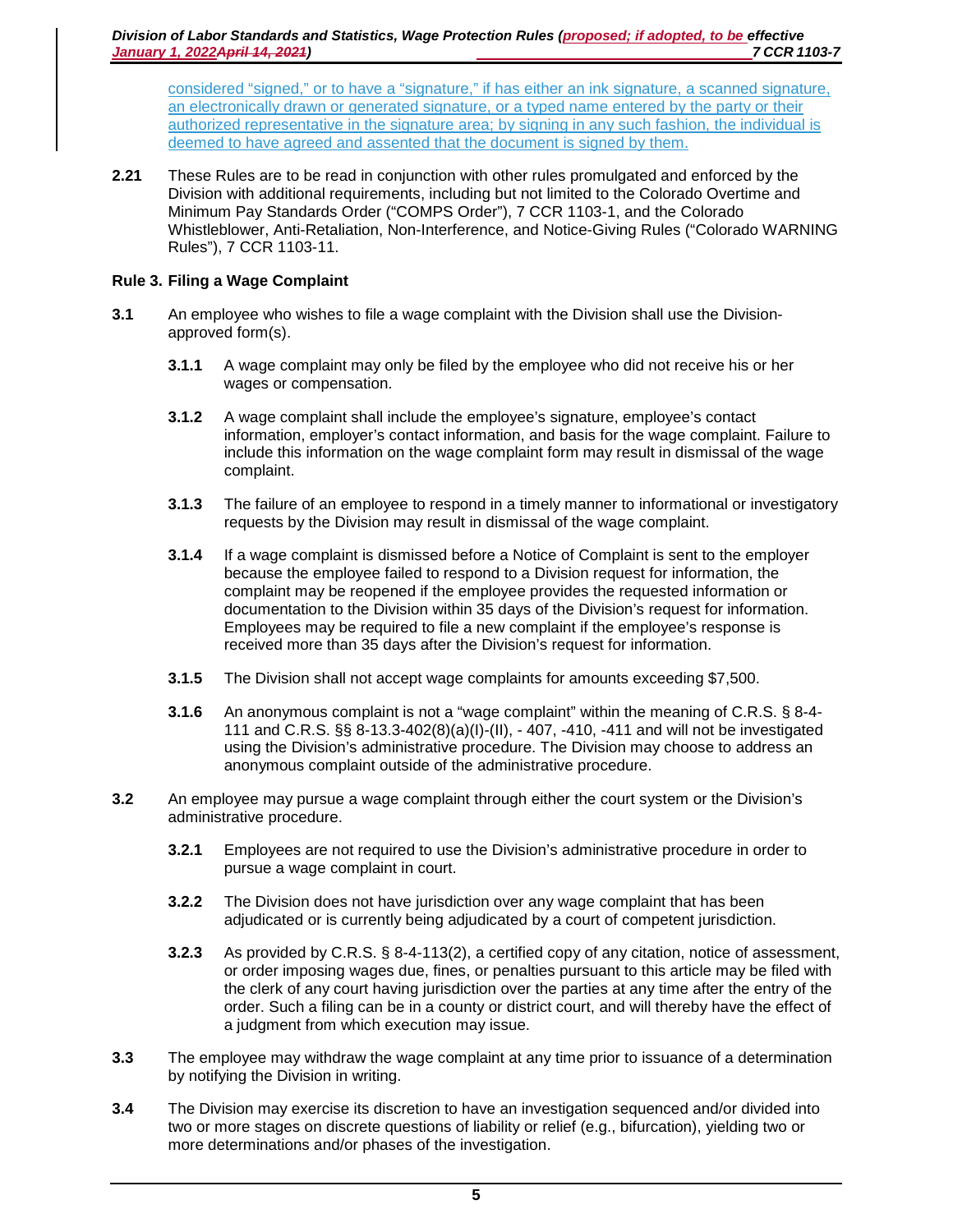- **3.5** Accrual, use, and other matters relating to paid leave under HFWA.
	- **3.5.1** Accrual of HFWA leave. Paid leave begins to accrue at the commencement of employment or on January 1, 2021, whichever is later.
		- (A) For the minimum HFWA accrual rate of one hour of leave for every 30 hours worked, up to cap of 48 hours per benefits year (C.R.S. § 8-13.3-403(2)(a)), accrual is based on all "time worked" under Rule 1.9 of the COMPS Order, 7 CCR 1103-1, with regular and overtime hours counting equally; except under C.R.S. § 8-13.3-403(2)(c), an overtime-exempt employee accrues paid leave based on their normal hours worked up to a maximum of forty per week. Once employees have accrued 48 hours of paid leave during the benefit year, they do not accrue more, except if an employer chooses to provide paid leave in a greater amount. C.R.S. §§ 8-13.3-403(2)(a), -413.
		- (B) For hours accrual for purposes of C.R.S. § 8-13.3-403(2)(a), the best available, reasonable estimate shall be used for employees paid on a fee-for-service basis for which hours are not ordinarily tracked and cannot feasibly be tracked, except that higher education adjunct faculty paid on a per-credit or per-course basis shall be deemed to work three hours total for each in-class hour.
		- (C) On the day a public health emergency is declared within the definition of Rule 2.11, employers are required to immediately provide each employee with additional hours of paid leave, usable as of the date of the declaration, January 1, 2021, or the employee's first date of employment, whichever is later -- whatever the employee has accrued prior to the declaration of the public health emergency at the regular HFWA rate (*i.e.*, one hour per 30 worked, up to a maximum of 48 per benefit year), and a one-time supplement with the number of hours needed for:
			- (1) employees who normally work forty or more hours in a week to have access to 80 hours of total paid leave; and
			- (2) employees who normally work under forty hours in a week to have access to paid leave hours that are at least the greater of the number of hours the employee (a) is scheduled for work or paid leave in the fourteen-day period after the leave request, or (b) actually worked in the fourteen-day period prior to the declaration of the public health emergency or the leave request, whichever is later.
		- (D) During the entire duration of a public health emergency (*i.e.*, during the time between the date on which the emergency is declared and four weeks after the date of the official termination or suspension of the emergency declaration), employers:
			- (1) are required to permit employees to take both (a) the paid leave they have accrued prior to the declaration date of the public health emergency pursuant to C.R.S. § 8-13.3-403(2)(a), for any of the qualifying reasons provided in C.R.S. § 8-13.3-404(1), and (b) the amount of supplemental paid leave that was provided to the employee on the date of the declaration of a public health emergency, for any of the qualifying reasons provided in C.R.S. §  8-13.3-405(3);
			- (2) remain subject to the minimum accrual requirements of C.R.S. § 8-13.3- 403(2)(a), and employees continue to accrue paid leave (up to 48 hours per benefit year); and
			- (3) must permit an employee to use the full amount of supplementary leave provided under C.R.S. § 8-13.3-405(1) and this rule, prior to using any of the employee's previously-accrued leave under C.R.S. § 8-13.3-403(2)(a), if an employee required leave in circumstances that qualify under both C.R.S. § 8-13.3-404(1) and C.R.S. § 8-13.3-405(3) (*e.g*., an employee is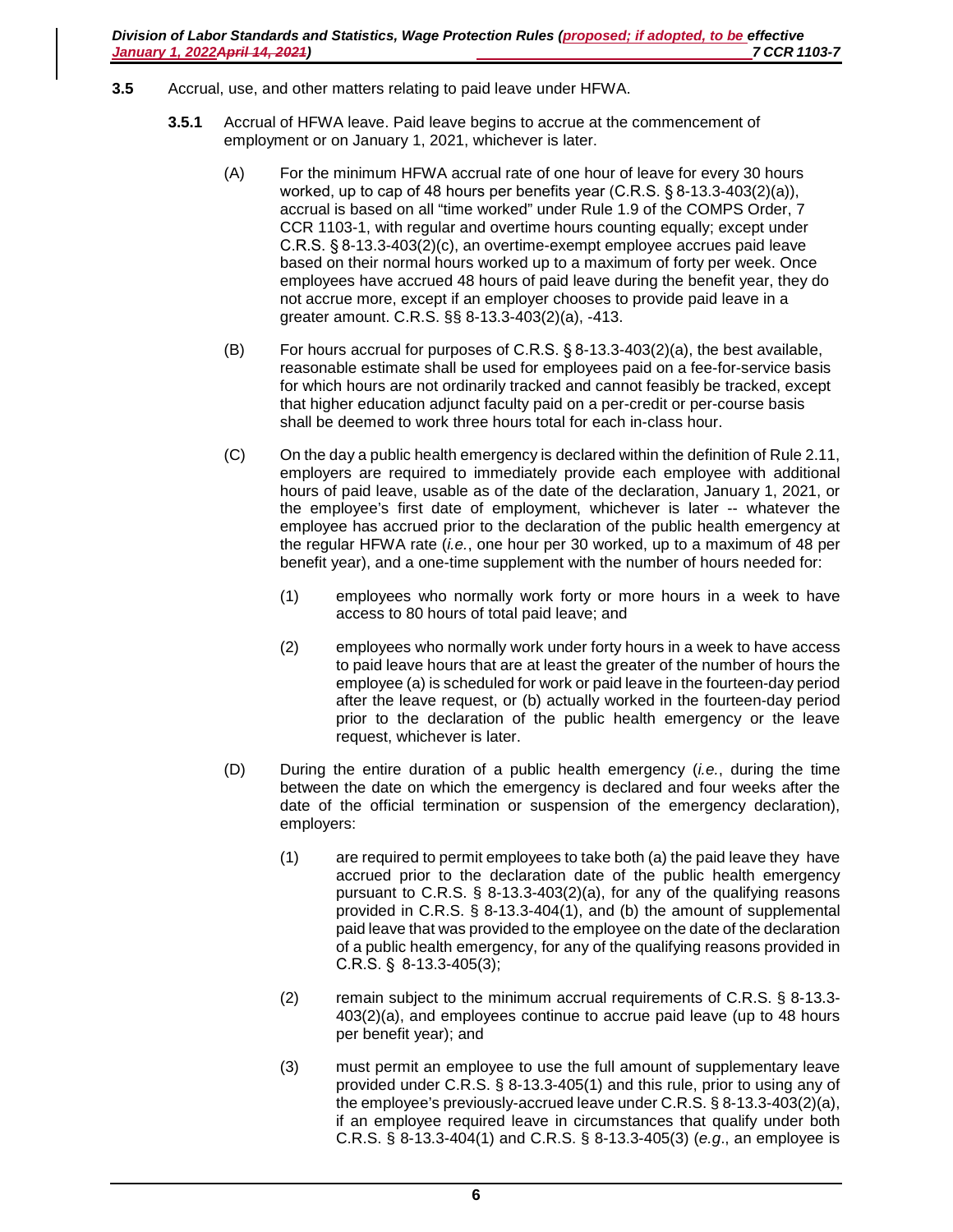experiencing symptoms of a communicable illness that was the subject of the declaration of a public health emergency and needs to obtain testing and treatment).

- (E) Yearly Basis for HFWA leave.
	- (1) Carryover. Pursuant to C.R.S. § 8-13.3-403(3)(b), "up to forty-eight hours of paid sick leave that an employee accrues in a year but does not use carries forward to, and may be used in, a subsequent year." For purposes of C.R.S. § 8-13.3-403(3)(b), "year" means "a regular and consecutive twelve-month period as determined by an employer." C.R.S. § 8-13.3-402(13). The employer shall not be required to, but may, permit an employee to carry forward more than forty-eight (48) hours of unused paid leave from one benefit year to the next. C.R.S. §§ 8-13.3-403(3)(b), -413.
	- (2) "Benefit year" definition. The applicable "benefit year" is the period of 12 consecutive months established by an employer in which an employee shall accrue and use earned sick leave. Unless otherwise established by an employer in a written policy, a "benefit year" is the calendar year. If an employer transitions from one type of year to another, the employer must ensure that the transition process maintains all HFWA rights, and must notify employees in writing of any such changes.
- **3.5.2** Pay rate and amount of HFWA leave. Under C.R.S. § 8-13.3-402(8), leave must be paid at the same rate and with the same benefits, including health benefits, as the employee normally earns during hours worked, not including overtime, bonuses, or holiday pay. Leave must be paid on the same schedule as regular wages.
	- (A) The pay rate for leave must be at least the applicable minimum wage,. The HFWA pay rate shall be calculated using the same rules applicable to calculating an employee's "regular rate" for overtime purposes under -and for employees with non-hourly pay, must be the "regular rate" as defined by Rule 1.8 of the COMPS Order, 7 CCR 1103-1, except that: (1) bonuses included in the regular rate calculation are excluded from the HFWA pay rate calculation; (2) only the method in COMPS Rule 1.8.3(A) may be used for employees with variable hourly rates, except that the rate is measured over 30 days pursuant to the following subsection (3); and (3) the HFWA regular rate shall be determined based upon the employee's pay over the 30 calendar days prior to taking leave, unless the employee has not yet worked 30 calendar days in which case the longest available period shall be used. The HFWA pay rate for employees covered by Rule 3.5.1(B) shall be calculated in accordance with that Rule.and consistent with Rule 3.5.1(B) for any employees covered by that rule.
	- (B) The number of hours of paid HFWA leave an employee can take is the number of hours the employer reasonably anticipated they would have worked during the period of the leave, based on: (1) their regular schedule of hours actually worked; (2) or, if leave is during a period the employee was anticipated to depart from a regular schedule, then hours anticipated for that period; (3) or, if the number of hours the employee would have worked during the period cannot be reasonably anticipated, then their average hours worked during their most recent month 30 calendar days of work. If an employee has not yet been employed for 30 calendar days, their entitlement must be determined under 3.5.2(B)(1) or (2).
	- (C) Indeterminate shifts. If an employee uses paid leave for a shift of indeterminate length (for example, a shift that is defined by business needs rather than a previously specified number of hours), an employer may determine the number of paid leave hours used by the employee based on the number of hours actually worked by a replacement employee in the same shift or a similarly situated employee who works the same shift or who has worked a similar shift in the past.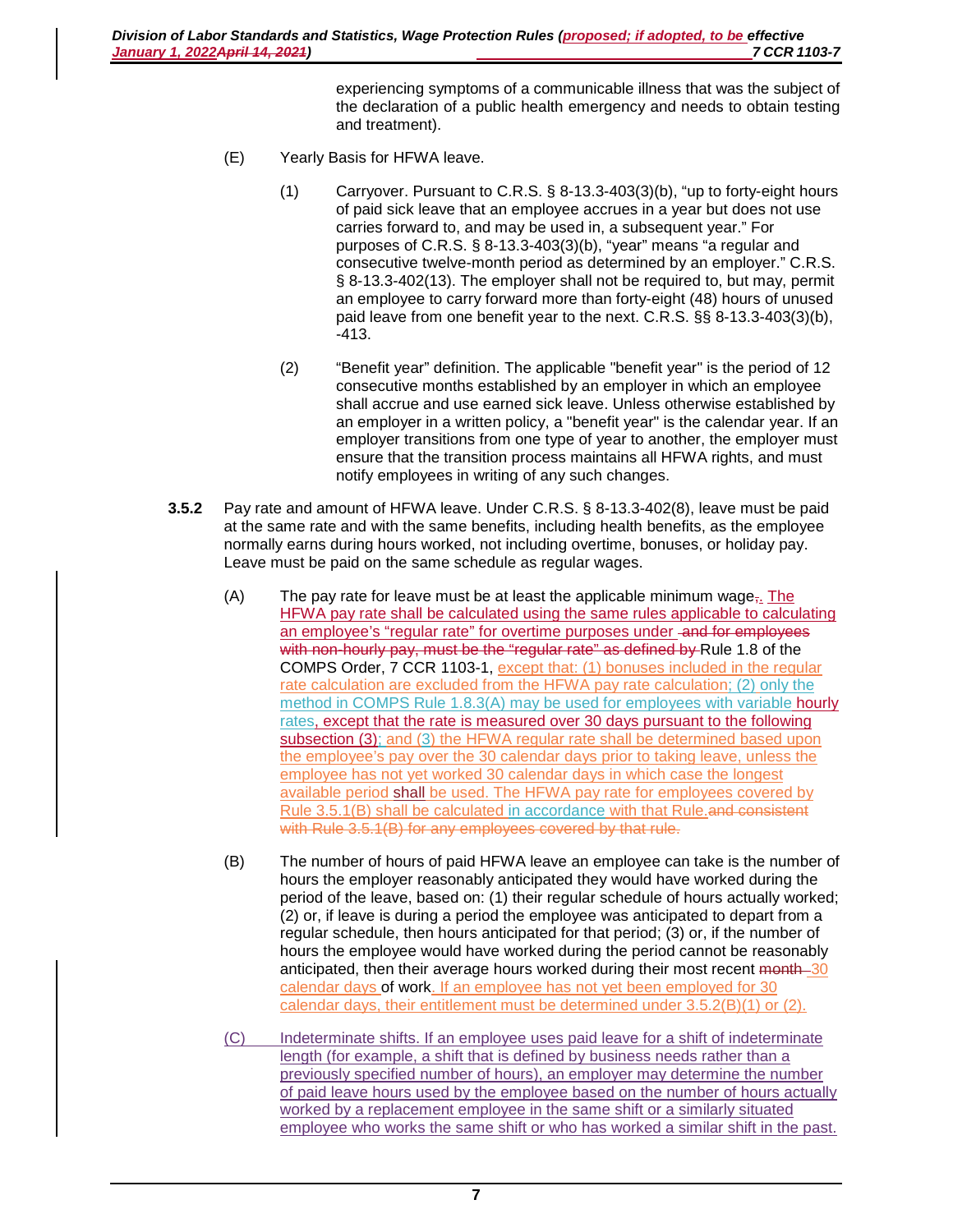*Division of Labor Standards and Statistics, Wage Protection Rules (proposed; if adopted, to be effective January 1, 2022 April 14, 2021*)

- (D) On-call employees are entitled to use paid leave during any hours they have been scheduled to work. Being "scheduled to work" does not include shifts for which an employee has been asked to be available or on-call, unless the employee is performing work, including any "time worked" as defined by COMPS Order, 7 CCR 1103-1, Rule 1.9. However, if an on-call employee has an agreement with an employer to be paid for a scheduled shift regardless of whether the employee actually works the shift, the employer must provide paid leave to a qualifying employee for that shift.
- **3.5.3** Use of HFWA leave.
	- (A) Because an employee "may use accrued paid sick leave as it is accrued," C.R.S. § 8-13.3-403(3)(a), HFWA leave may be used immediately upon accrual, but an employer may, in the ordinary course of business and in good faith, verify employee hours within a month after work is performed and adjust accrued leave to correct any inaccuracy, provided that the employee is so notified in writing.
	- (B) An employer may require use of HFWA leave in hourly increments, or may require or allow smaller minimum increments; if an employer does not specify the minimum increment in writing, employees nevertheless may not use increments smaller than a tenth of an hour (*i.e.*, six-minute increments).
	- (C) An employer cannot apply an absence or attendance policy to an employee's HFWA-qualifying leave use if it could result in adverse action against the employee, including discipline, as defined in C.R.S. § 8-13.3-407(2)(b). However, after an employee has exhausted all leave required by HFWA, an employer can apply an absence or attendance policy to any absences taken by the employee.
- **3.5.4** Applicability of a general paid time off ("PTO") policy to HFWA leave. HFWA does not require additional leave if an employer policy provides fully paid leave for both HFWA and non-HFWA purposes (*e.g.*, sick time and vacation) and makes clear to employees, in a writing distributed in advance of an actual or anticipated leave request, that:
	- (A) its leave policy provides PTO --
		- (1) in at least an amount of hours and with pay sufficient to satisfy HFWA and applicable rules (including, if a public health emergency is declared, a supplemental amount of leave required to satisfy C.R.S. § 8-13.3- 405(1) and Rule 3.5.1(C),
		- (2) for all the same purposes covered by HFWA and applicable rules, not a narrower set of purposes, and
		- (3) under all the same conditions as under HFWA and applicable rules, not stricter or more onerous conditions (including but not limited to matters such as accrual, use, payment, annual carryover of unused accrued leave, notice and documentation requirements, and anti-retaliation and anti-interference rights); and
	- (B) additional HFWA leave need not be provided when employees use all of their available PTO for non-HFWA-qualifying reasons (*e.g.*, vacation). C.R.S. § 8- 13.3-403(4), except if a public health emergency is declared after an employee uses some or all available PTO for the applicable benefit year, the employer must supplement the employee's current total of accrued, unused leave pursuant to Rule 3.5.1(C).
- **3.5.5** Notice by employees of HFWA-qualifying leave.
	- (A) An employee may request leave orally or in writing, including electronically (for example, by email or text message). An employer may choose additional methods of receiving requests or notifications that it deems acceptable, but shall not restrict employees from using any method that notifies the employer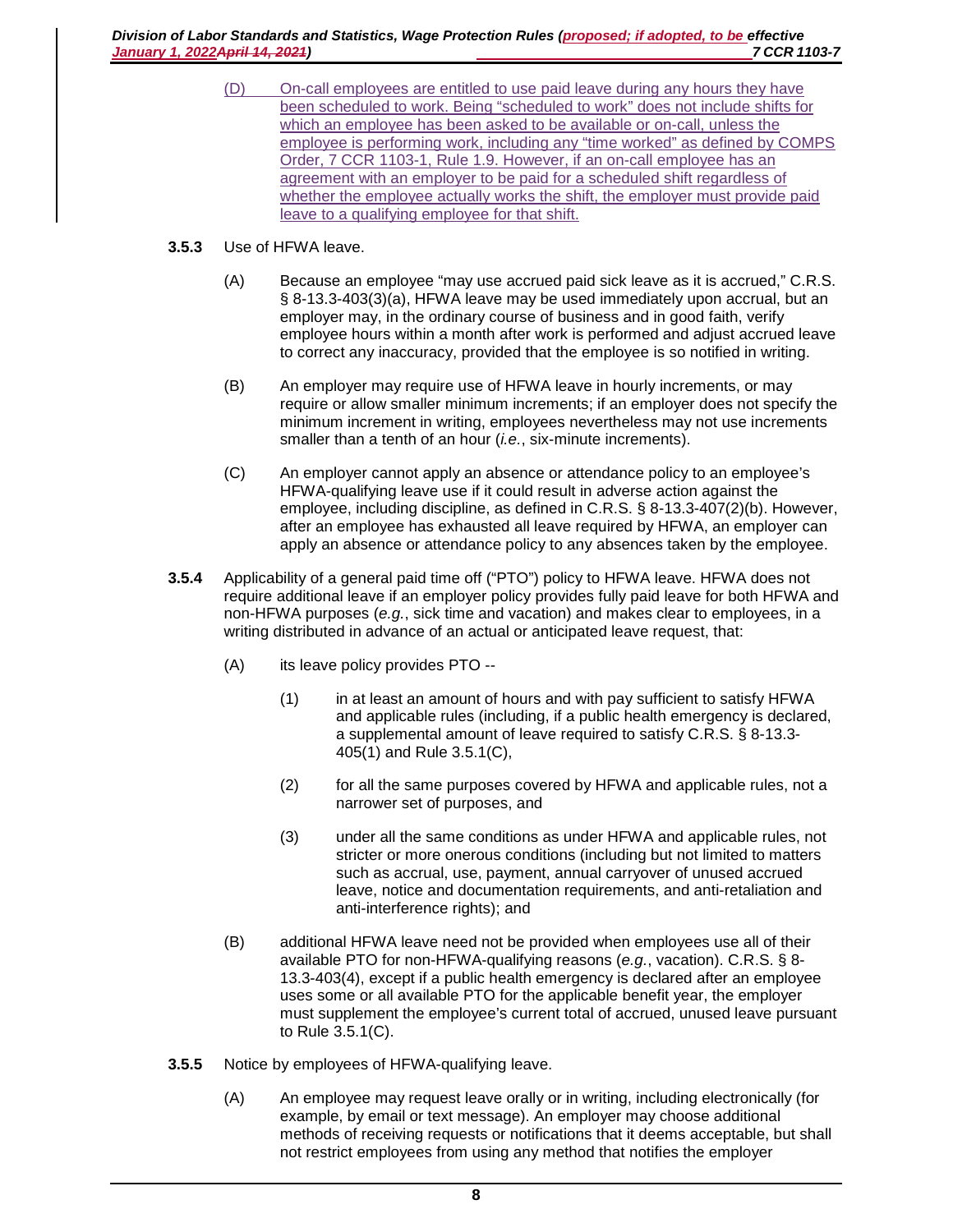effectively. C.R.S. § 8-13.3-404(2).

- (B) For HFWA leave for any health-related or safety-related reason within C.R.S. § 8-13.3-404, if the employee's need for leave is "foreseeable," (1) an employee shall make a good-faith effort to provide advance notice and a reasonable effort to schedule the leave in a manner that does not unduly disrupt employer operations, and (2) an employer may by written policy require reasonable procedures to provide notice of foreseeable leave, but shall not deny paid sick leave based on noncompliance with such a policy. C.R.S. §§ 8-13.3-404(2),(5).
- (C) For HFWA leave that is "related to public health emergency" under C.R.S.  $\S$  8-13.3-405(3): An employee shall notify their employer of their need for leave as soon as practicable if (1) the need for leave is foreseeable and (2) the employer's place of business is not closed. C.R.S. § 8-13.3-405(4).
- **3.5.6** An employer may require "reasonable documentation" that leave is for a HFWA-qualifying purpose only if the leave requested or taken is for "four or more consecutive work days," C.R.S. § 8-13.3-404(6), defined as four consecutive days on which the employee would have ordinarily worked absent the leave-qualifying condition, not four consecutive calendar days. An employer may not require an employee to provide documentation that leave is for a qualifying reason "related to [a] public health emergency" under C.R.S. § 8- 13.3-405(3),(4).
	- (A) When documentation is required, an employer may request only "reasonable" documentation, which is defined as not more documentation than needed to show a HFWA-qualifying reason for leave, as described in subparts (B), (C), and (D) below, and an employer shall not require disclosure of "details" regarding the employee's or family member's "health information" or the "domestic violence, sexual assault, or stalking" that is the basis for HFWA leave (C.R.S. § 8-13.3- 412(1)).
	- (B) To document leave for a health-related need under C.R.S. § 8-13.3-404(1)(a), (b):
		- (1) If the employee received any services (including remote services) from a health or social services provider for the HFWA-qualifying condition or need, a document from that provider, indicating a HFWA-qualifying purpose for the leave, will suffice.
		- (2) An employee who did not receive services from a provider for the HFWAqualifying leave, or who cannot obtain a document from their provider in reasonable time or without added expense, can provide their own writing indicating that they took leave for a HFWA-qualifying purpose.
	- (C) To document leave for a safety-related need covered by C.R.S. §§ 8-13.3- 404(1)(c) (*i.e.*, domestic abuse, sexual assault, or criminal harassment): A document under subpart (B)(1) (from a health provider or a non-health provider of legal services, shelter services, social work, or other similar services) or an employee writing under (B)(2) will suffice, as will a legal document indicating a safety need that was the reason for the leave (*e.g.*, a restraining order, other court order, or police report).
	- (D) Submission of documentation to an employer may be provided (1) by any reasonable method, including but not limited to electronic transmission, (2) at any time until whichever is sooner of an employee's return from leave (or termination of employment, if the employee does not return), (3) without a requirement of the employee's signature, notarization, or any other particular document format.
	- (E) Confidentiality of leave-related information and documentation. Any information an employer possesses regarding the health of an employee or the employee's family member, or regarding domestic abuse, sexual assault, or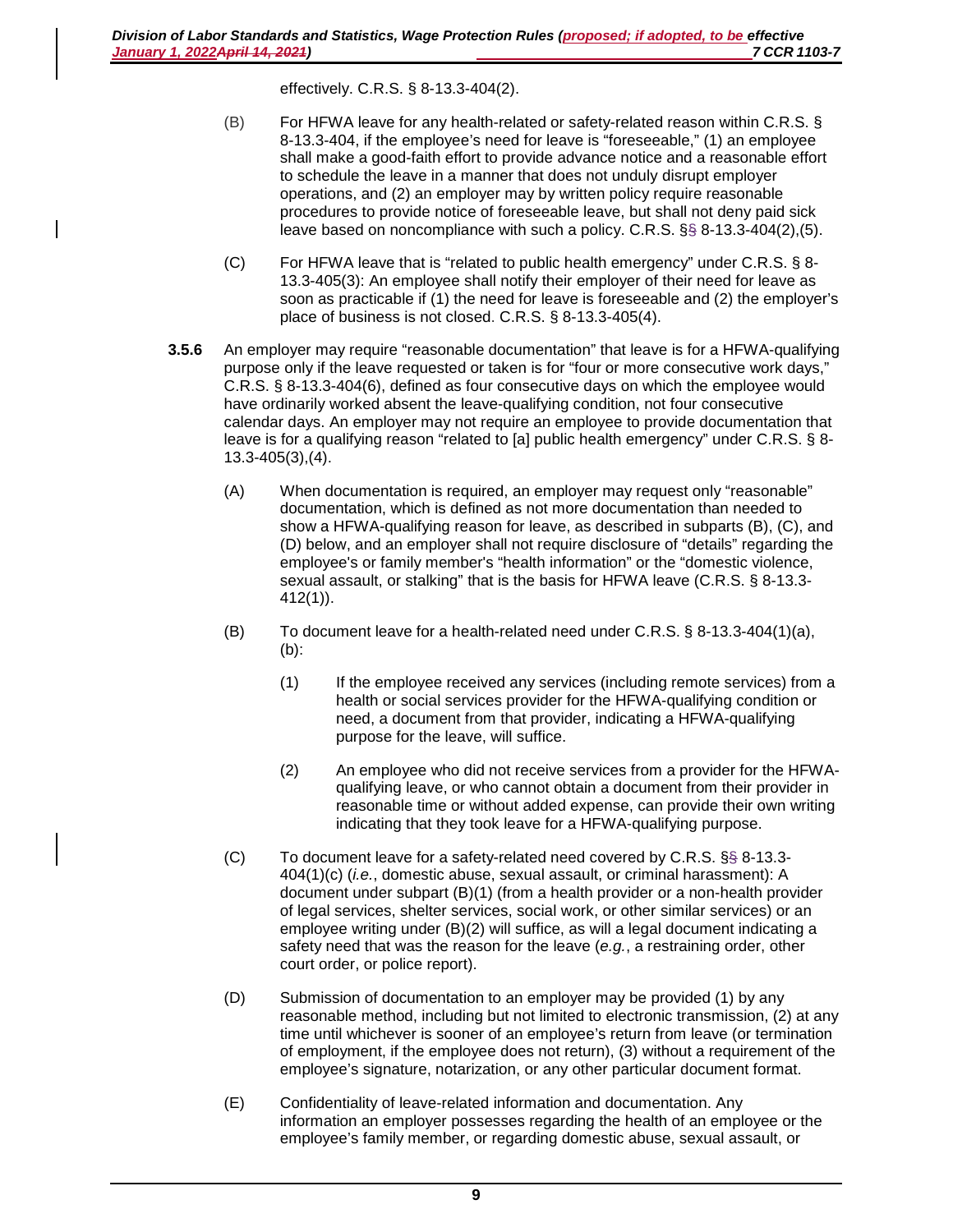criminal harassment affecting an employee or employee's family member, shall be treated as confidential and may not be disclosed to any other individual except the affected employee, unless the affected employee provides written permission prior to such disclosure. C.R.S. § 8-13.3-412(2)(c). If the information is in writing, it shall be maintained on a separate form and in a separate file from other personnel information, and shall be treated as a confidential medical record by the employer. C.R.S. § 8-13.3-412(2)(a)-(b).

- (F) If an employer reasonably deems an employee's documentation deficient, without imposing a requirement of providing more documentation than HFWA or applicable rules permit, prior to denying leave, the employer must: (1) notify the employee within seven days of either receiving the documentation or the employee's return to work (or termination of employment, if the employee does not return), and (2) provide the employee the minimum of seven days to cure the deficiency after the employee is notified that the employer deems the existing documentation inadequate.
- **3.5.7** Employer records of accrued and used paid leave hours. An employer "shall retain records for each employee for a two-year period, documenting hours worked, paid sick leave accrued, and paid sick leave used" (C.R.S. § 8-13.3-409(1)), except that two-year limit does not diminish the obligation to retain pay statement records for three years (C.R.S. § 8-4-103(4.5)). Upon an employee's request, an employer must provide, in writing or electronically, documents sufficient to show, or a dated statement containing, the then-current amount of paid leave the employee has (1) available for use-(including accrued leave), and (2) already used during the current benefit year, including information as to any accrued leave provided and used subject to C.R.S. § 8-13.3-403 and any supplemental public health emergency-related leave provided and used subject to C.R.S. § 8-13.3-405(3). Employees may make such requests no more than once per month, except they may make an additional request when any need for HFWA leave arises. Employers may choose a reasonable system for fulfilling such requests, including but not limited to listing such information on each pay stub, using an electronic system where employees can access their own information, or providing the necessary information in a letter or electronic communication.
- **3.5.8** Collective bargaining agreements that provide for equivalent or more generous paid sick leave.
	- (A) If a bona fide collective bargaining agreement ("CBA") "provides for equivalent or more generous paid sick leave for the employees covered" (C.R.S. §§ 8-13.3- 415(2),(3)), then:
		- (1) HFWA does not apply additional requirements (*e.g.* it does not require an additional 48 hours of leave when a CBA provides the same amount of leave); and
		- (2) HFWA does not invalidate the CBA or require its re-opening.
	- (B) A CBA "provides for equivalent or more generous paid sick leave" (C.R.S. §§ 8- 13.3-415(2),(3)) if the CBA does not diminish any employee protections under HFWA and rules promulgated thereunder, including but not limited to the requirements in Rule 3.5.4(A) and:
		- (1) accrual and carryover;
		- (2) use and its conditions (*e.g.*, documentation and notice to employers); and
		- (3) protection and effectuation of paid sick leave rights through notice to employees and prohibitions against retaliation based on, or interference with, protected activity.
	- (C) This Rule applies to a CBA that is either: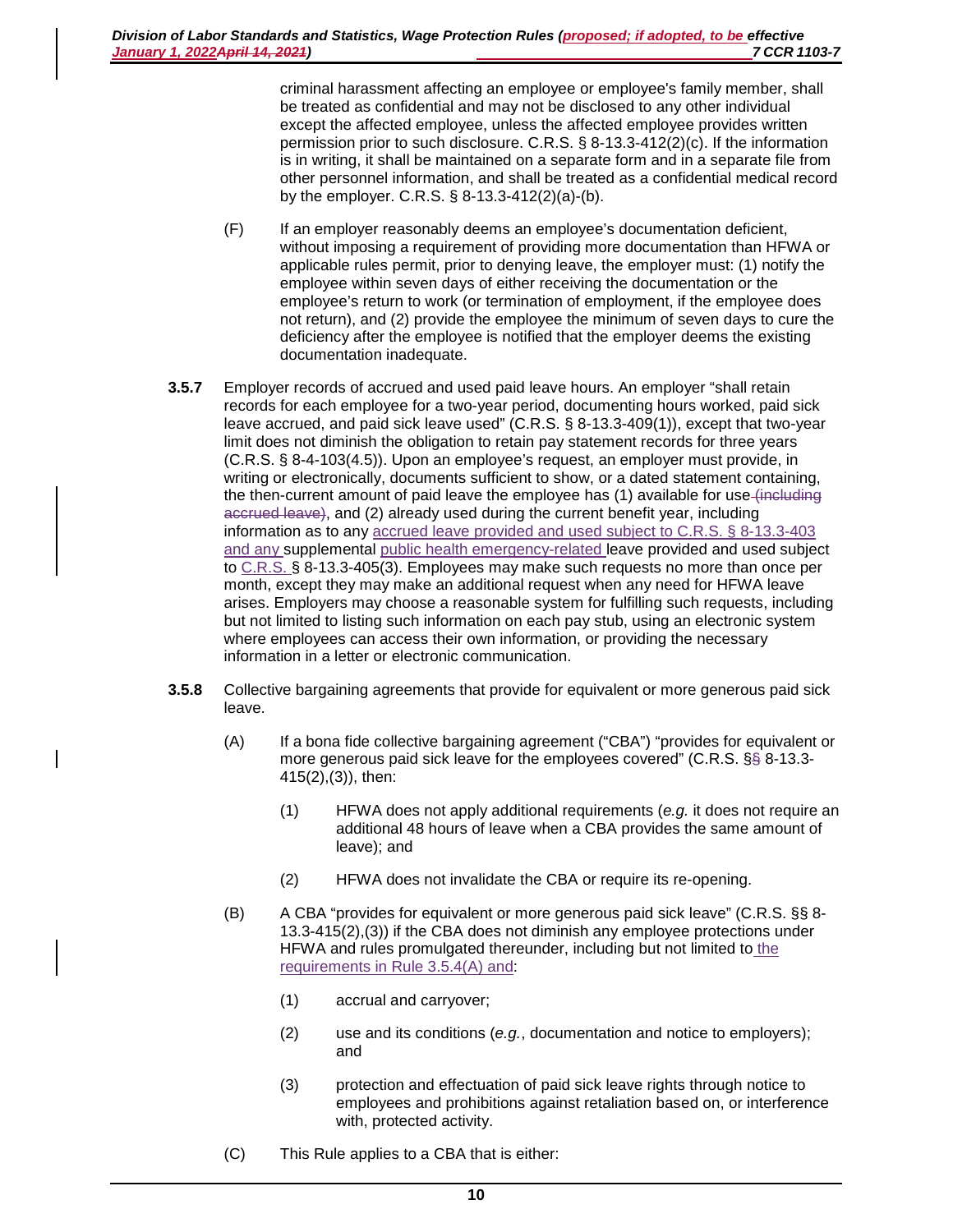- (1) "in effect on the effective date" of HFWA, July 14, 2020; or
- (2) "initially negotiated or negotiated for the next collective bargaining agreement after th[at] effective date . . . if the requirements of this Part 4 are expressly waived in the [CBA]." (C.R.S. §§ 8-13.3-415(2),(3).)

## **Rule 4. Investigation**

- **4.1** Wage complaints shall be assigned to Division compliance investigators. Investigatory methods used by the Division may include:
	- A. Interviews of the employer, employee, and other parties;
	- B. Information gathering, fact-finding, and reviews of written submissions; and
	- C. Any other lawful techniques that enable the Division to assess the employer's compliance.
- **4.2** The Division will evaluate wage complaints under the following burden of proof structure:
	- **4.2.1** To initiate a wage complaint, an employee must provide an explanation of the basis for the complaint that is clear, specific, and shows the employee is entitled to relief. The employee must provide sufficient evidence from which both a violation of Colorado wage and hour laws and an estimate of wages due may be reasonably inferred.
	- **4.2.2** The burden then shifts to the employer to prove, by a preponderance of the evidence, that the employee is not entitled to the claimed relief. If the employer fails to meet its burden, the Division may award wages and/or penalties to the employee based on the employee's evidence.
	- **4.2.3** If the Division concludes that wages are owed to the employee, but cannot calculate the precise amount of wages due, then the Division may award a reasonable estimate of wages due.
- **4.3** Any party to a wage complaint may designate an authorized representative to represent the party during the Division's administrative procedure.
	- **4.3.1** The party may designate an authorized representative by filing the Division-approved form with the Division.
	- **4.3.2** If not using the Division-approved form, and the authorized representative is a licensed attorney or accountant, the party or the authorized representative must provide written notice to the Division that the authorized representative will represent the party during the Division's administrative procedure.
	- **4.3.3** If not using the Division-approved form, and the authorized representative is not a licensed attorney or accountant, the party must provide a signed written notice to the Division that the authorized representative will represent the party during the Division's administrative procedure.
	- **4.3.4** The party may revoke the authorized representative's authority by contacting the Division in writing.
- **4.4** After receipt of a wage complaint that states a claim for relief, the Division will initiate the administrative procedure by sending a Notice of Complaint to the employer, along with any relevant supporting documentation submitted by the employee, via U.S. postal mail, electronic means, or personal delivery.
	- **4.4.1** If the Notice of Complaint cannot be delivered, the administrative procedure has not been initiated. If a proper address is located or provided, the Division will resend the Notice of Complaint, and the employer's deadline to respond will be calculated from the date of the subsequent notice.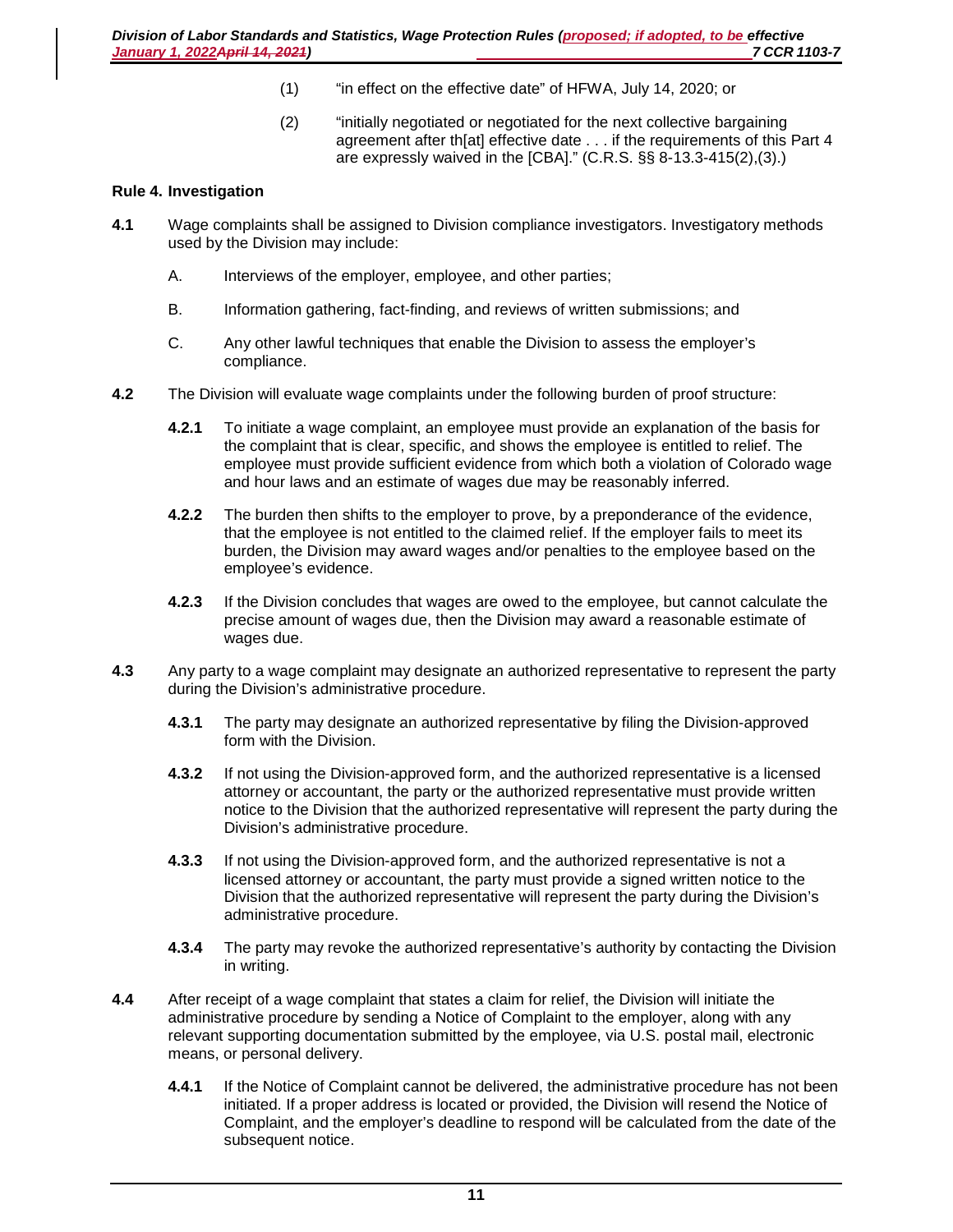- **4.4.2** If the Division cannot determine the employer's correct address, it may contact the employee to request the employer's address. The Division may dismiss the wage complaint if neither the employee nor the Division can determine the employer's correct address.
- **4.4.3** The employer's response to the Notice of Complaint must include the completed Division Employer Response Form, as well as any additional information or documentation requested by the Division. An insufficient response from the employer may be considered a failure to respond under C.R.S. § 8-4-113(1)(b).
- **4.4.4** If an employer obtains a good cause extension to respond under C.R.S. § 8-4-113(1)(b), the extension does not waive or reduce penalties owed to the employee pursuant to C.R.S. § 8-4-109(3)(b) if the employer fails to pay the employee's wages within fourteen days after the Notice of Complaint is sent.
- **4.4.5** Where a claim, complaint, or investigation for violation of these Rules or the statutes they enforce has been filed or commenced, the employer shall preserve all relevant documents until final disposition and until the expiration of the statutory period within which a person aggrieved may bring a civil action.
- **4.5** After receipt and review of the employer's response, the Division may contact the employee for additional documentation or information. If the employer denies, in whole or in part, the allegations in the Notice of Complaint, and the Division determines further investigation would be beneficial, the Division shall send to the employee any relevant supporting documentation submitted by the employer. If the employee does not respond to the request for additional documentation or information by the deadline given, the Division will make a determination based on the information in the record.
- **4.6** All parties to a wage complaint are responsible for ensuring the Division has current contact information.
	- **4.6.1** All parties must promptly notify the Division of any change in contact information, including mailing address, email address, and phone number.
	- **4.6.2** Parties should not rely on the U.S. Postal Service to forward mail. Failure to respond to a notice because mail was not forwarded to a new address will not be excused.
- **4.7** In any Division investigation, proceeding, or other action, if information is provided to the Division by a source requesting confidentiality, and that information is used only as a basis for procuring other evidence, not offered as evidence itself, then the source shall remain confidential. Any such confidential source is unlawful to disclose (unless the source consents) in any administrative or judicial proceeding, in response to any records or information request, or in any other manner, in order to effectuate statutory requirements including but not limited to the following:
	- (A) If information is properly treated as confidential, the Division "shall provide a physical environment and establish policies and procedures to ensure confidentiality for all information regarding any employer, employee, or person pertaining to any action pursuant to articles 1 to 13" (C.R.S. § 8-1-115);
	- (B) "No employer shall intimidate, threaten, restrain, coerce, blacklist, discharge, or in any manner discriminate against any employee who has filed any complaint or instituted or caused to be instituted any proceeding under this article or related law or who has testified or may testify in any proceeding on behalf of himself, herself, or another regarding afforded protections under this article (C.R.S. § 8-4-120);
	- (C) It is unlawful to "discharge[] or threaten[] to discharge, or in any other way discriminate[] against an employee" because s/he "may testify in any investigation or proceeding relative to enforcement of this article" (C.R.S. § 8-6-115); and
	- (D) It is unlawful to take adverse action based on "participat[in]g in an investigation, hearing, or proceeding or cooperat[ing] with or assist[ing] the Division in its investigations of alleged violations" of HFWA (C.R.S. §§ 8-13.3-402(10), -407).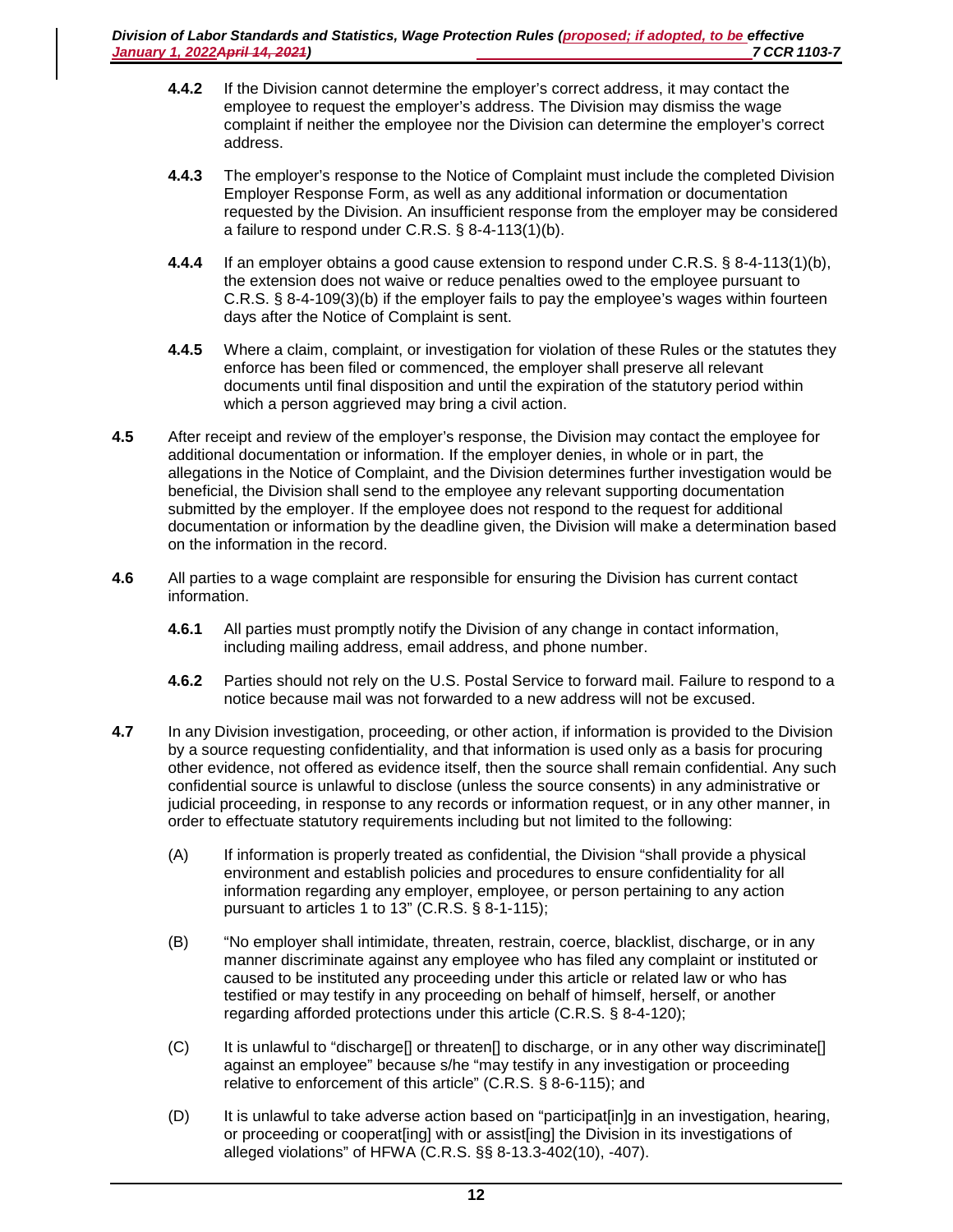*Division of Labor Standards and Statistics, Wage Protection Rules (proposed; if adopted, to be effective January 1, 2022 April 14, 2021*)

- **4.8** Immigration status is irrelevant to wage rights and responsibilities, including the right to access paid leave without retaliation or interference under HFWA, and the Division shall assure that wage rights and responsibilities apply regardless of immigration status, including but not limited to as follows.
	- **4.8.1** The Division will not voluntarily provide any person or entity information concerning the immigration status of (a) a party to a wage claim, (b) a person offering information concerning a wage claim, or (c) a person with a relationship with anyone in categories (a) or (b).
	- **4.8.2** Any effort to use a person's immigration status to negatively impact the wage and hour law rights, responsibilities, or proceedings of any person or entity is an unlawful act of obstruction, retaliation, and/or extortion, based on statutory provisions including but not limited to the following that make it unlawful:
		- (A) For "any person" to "hinder[] or obstruct[] the director or any such person authorized by the director in the exercise of any power conferred by this article," including but not limited to wage investigations, rulemakings, or adjudicative or judicial proceedings (C.R.S. § 8-1-116(2));
		- (B) For an employer to "intimidate, threaten, restrain, coerce, blacklist, discharge, or in any manner discriminate against any employee who has filed any complaint or instituted or caused to be instituted any proceeding under this article or related law or who has testified or may testify in any proceeding on behalf of himself, herself, or another regarding afforded protections under this article" (C.R.S. § 8- 4-120);
		- (C) For any person to "threaten[] to report to law enforcement officials the immigration status of the threatened person or another person" to "induce another person" to give up money "or another item of value" (C.R.S. § 18-3- 207(1.5)), including inducing the surrender of any "tangible and intangible personal property, contract rights, choses in action, [or] services … , and any rights of use or enjoyment connected therewith" (C.R.S. § 18-1-901); and
		- (D) For an employer to deny "any right guaranteed under" HFWA, or to take "any adverse action against an employee for exercising any right guaranteed" by HFWA (C.R.S. §§ 8-13.3-402(10), -407).

# **Rule 5. Determination**

- **5.1** Upon conclusion of the investigation of a wage complaint, the Division will issue a determination.
	- **5.1.1** The Division shall send the determination to all parties via U.S. postal mail, electronic means, or personal delivery on the date the determination is issued by the Division's compliance investigator. The Division shall notify the parties of their termination and any appeal rights pursuant to C.R.S. § 8-4-111(3) and C.R.S. § 8-4-111.5(1).
	- **5.1.2** The date of "issuance" of the Division's determination, as used in C.R.S. § 8-4-111(3), is the date the Division's determination is "sent," as used in C.R.S. § 8-4-111.5(1). Both the termination and appeal deadlines are calculated from the date the Division's determination is originally issued and sent to the parties.
	- **5.1.3** If any copies of the decision are sent to the parties after the date the Division's determination is originally issued and sent to the parties, those copies are provided only as a courtesy and do not change the thirty-five day appeal and termination deadlines.
	- **5.1.4** Determinations by the Division may include the following remedies, depending on which, if any, the Division's findings support:
		- (A) monetary or other relief authorized by the statute(s) under which the wage complaint was filed, including but not limited to, where applicable --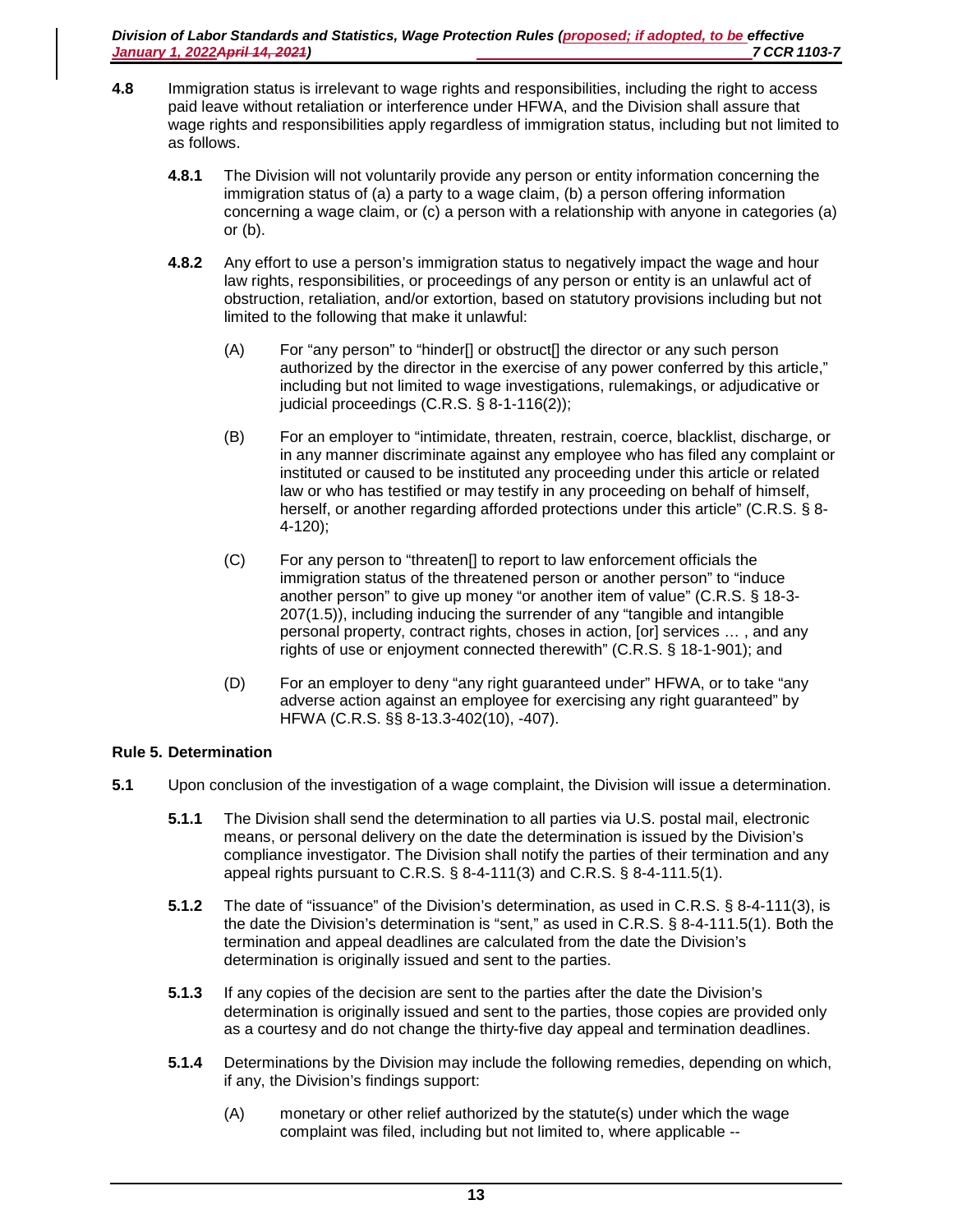- (1) any unpaid wages, penalties, and/or fines under C.R.S. Title 8, Articles 1, 4, 6, and 13.3;
- (2) if a claim under C.R.S. Title 8, Article 13.3 (HFWA) cost the employee a job or pay, back pay plus either reinstatement or (if reinstatement is infeasible) front pay for a reasonable period; and/or
- (3) other fines or penalties authorized by statutes applicable to the complaint;
- (B) fines or penalties authorized by the statutes on Division investigative and enforcement authority in C.R.S. Title 8, Articles 1, 4, 6, and 13.3; and/or
- (C) order(s) to cease non-compliance and/or effectuate compliance, as authorized by the statute(s) under which the complaint was filed and statutes on Division investigative and enforcement authority in C.R.S. Title 8, Article 1, 4, 6, and 13.3.

## **Rule 6. Appeal**

- **6.1** Any party to the claim may appeal the Division's determination.
	- **6.1.1** Parties are encouraged, though not required, to use the Division's appeal form. A valid appeal is a written statement that is timely filed with the Division, explains the clear error in the determination that is the basis for the appeal, and has been signed by the party or the party's authorized representative.
	- **6.1.2** No appeal will be heard and no hearing will be held unless the appeal is received by the Division within thirty-five calendar days of the date the determination is sent. It is the responsibility of the party filing the appeal to ensure the appeal is received by the Division within the thirty-five day filing deadline.
	- **6.1.3** Upon receipt of the appeal, the Division will notify the parties of the date of the hearing and any interim deadlines via U.S. postal mail, electronic means, or personal delivery.
	- **6.1.4** Upon receipt of the appeal, the Division will send a copy of the appeal and a copy of the record of its investigation to the parties via U.S. postal mail, electronic means, or personal delivery. All evidence submitted to the Division as part of the investigation is part of the record on appeal and need not be resubmitted.
- **6.2** Parties who timely file a valid appeal of the Division's determination will be afforded an administrative appeal hearing before a Division hearing officer. Parties may appear by telephone.
- **6.3** The parties may submit new testimonial evidence to the hearing officer in accordance with deadlines imposed by the Division. The parties may submit new documentary or other nontestimonial evidence in accordance with deadlines imposed by the Division and upon showing "good cause," which may be assessed based on any relevant factors, including but not limited to:
	- **6.3.1** That the new evidence was previously not known or obtainable, despite diligent evidence-gathering efforts by the party offering the new evidence;
	- **6.3.2** That the party failed to receive fair notice of the investigation or of a key filing by another party or by the Division to which the new evidence is responsive;
	- **6.3.3** That factors outside the control of the party prevented a timely action or interfered with the opportunity to act, except that the acts and omissions of a party's authorized representative are considered the acts and omissions of the party and are not considered to be a factor outside the party's control as intended by this rule;
	- **6.3.4** That a determination raised a new issue or argument that cannot be responded to adequately without the new evidence;
	- **6.3.5** That, at the investigation stage, the party offering new evidence requested more time to